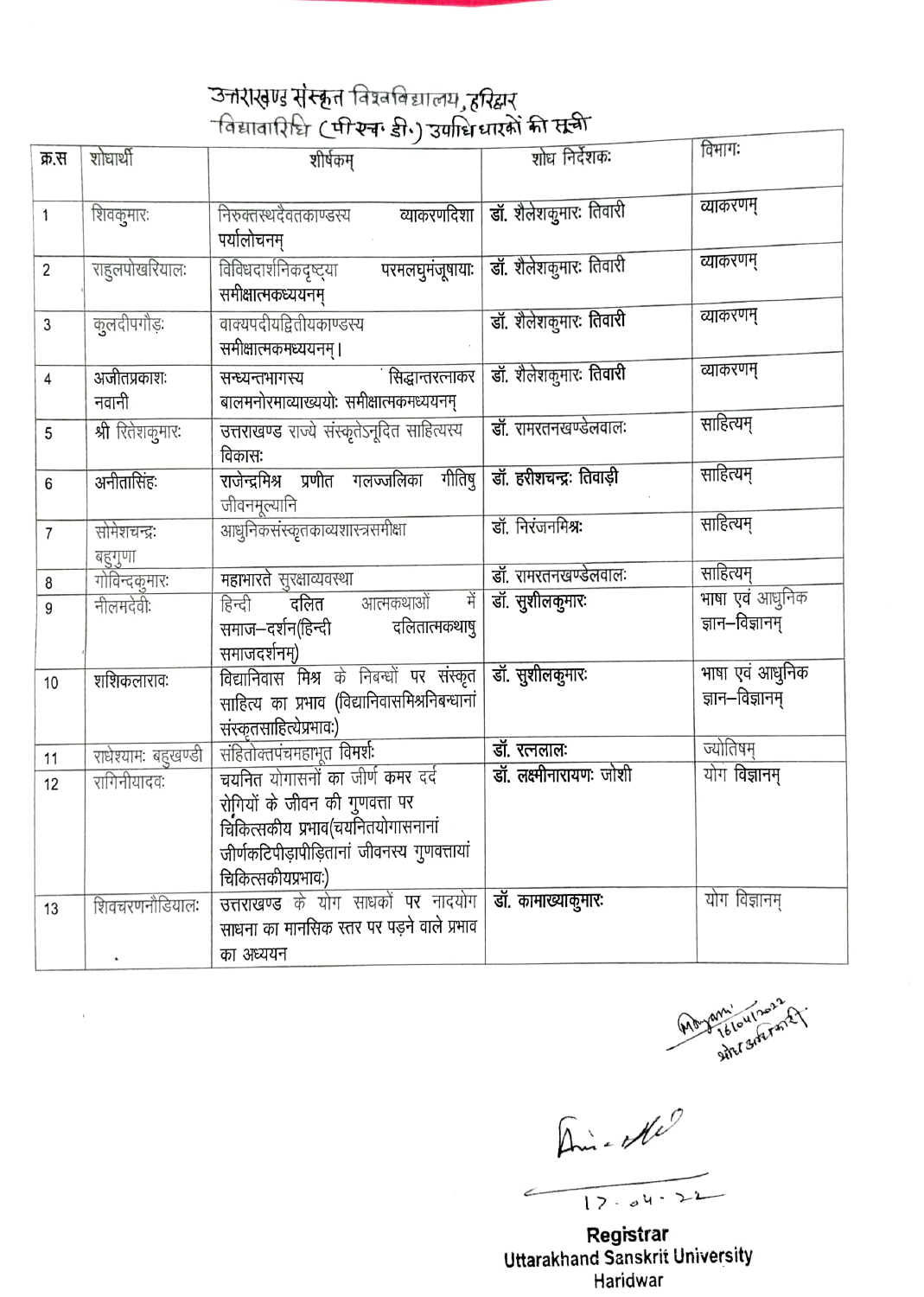उत्तराखण्ड संस्कृत विश्वविद्यालय, हरिद्वार

ò

## सत्र 2019–20 में स्वर्ण पदक प्राप्त करने वाले छात्र/छात्राओं की सूची

| চ্যাत्र∕ छात्रा का          | पिता का नाम         | पाठ्यक्रम           | विषय           | महाविद्यालय/परिसर                                                | प्राप्तांक / पूर्णा | प्रातशत ⁄ |
|-----------------------------|---------------------|---------------------|----------------|------------------------------------------------------------------|---------------------|-----------|
|                             |                     |                     |                |                                                                  | क                   | सीजीपीए   |
| नाम                         |                     |                     |                | श्रीमद् <b>दयानन्द</b> -आर्ष–ज्योतिर्मठ– <b>गुरुकुल</b> ,पौन्धा, | ---                 | 8.73      |
| रोहित                       | मोहन वीर सिंह       | शास्त्री (बी0ए0)    | प्राचीनव्याकर  | देहरादून                                                         |                     |           |
|                             |                     |                     | ण              |                                                                  |                     |           |
| राहुल जखमोला                | गणेश प्रसाद         | आचार्य एम0ए0        | साहित्यम्      | उत्तराखण्ड–संस्कृत–विश्वविद्यालयः, परिसरः,                       | 1562/2000           | 78.1      |
|                             | जखमोला              |                     |                | हरिद्वारम                                                        |                     |           |
|                             |                     |                     |                | उत्तराखण्ड-संस्कृत-विश्वविद्यालयः, परिसरः,                       | 1676/2000           | 83.8      |
| शेखर चन्द्र जोशी            | गंगादत्त जोशी       | आचार्य एम०ए०        | नव्यव्याकरण    | हरिद्वारम                                                        |                     |           |
|                             |                     |                     | म              |                                                                  |                     | 68.2      |
| अंजु                        | दिलवर सिंह रावत     | आचार्य एम0ए0        | पुराणेतिहासः   | बालिका संस्कृत महाविद्यालय सेन्दुल (केमर)<br>टिहरी गढ़वाल        | 1363/2000           |           |
|                             |                     |                     |                | उत्तराखण्ड–संस्कृत–विश्वविद्यालयः, परिसरः,                       |                     | 66.7      |
| प्रद्युमन                   | चन्द्र मोहन         | आचार्य एम0ए0        | फलित           | हरिद्वारम                                                        | 1334/2000           |           |
|                             |                     |                     | ज्योतिषम्      |                                                                  |                     |           |
| रविन्द्र <b>दत्त</b> कोठारी | बिजेन्द्र प्रसाद    | आचार्य एम0ए0        | शुक्ल          | उत्तराखण्ड-संस्कृत-विश्वविद्यालयः, परिसरः,                       | 1667/2000           | 83.3      |
|                             | कोठारी              |                     | यर्जुवेदः      | हरिद्वारम्                                                       |                     |           |
|                             |                     |                     | प्राचीनव्याकर  | दोणस्थली-आर्षकन्यागुरूकुलमहाविद्यालयः                            | 1642/2000           | 82.1      |
| कू0 दीपाली साहू             | कुदार्थ साहू        | आचार्य <b>एम0ए0</b> |                | देहरादूनम्                                                       |                     |           |
|                             |                     |                     | ण              |                                                                  |                     |           |
| क्0 कामिनी                  | देवेन्द्र सिंह रावत | एम0ए0               | इतिहास         | उत्तराखण्ड-संस्कृत-विश्वविद्यालय, परिसर:                         | 1477/2000           | 73.9      |
|                             |                     |                     |                | हरिद्वारम्                                                       |                     |           |
| कु0 सलोनी                   | मनोज कुमार          | एम0ए0               | हिन्दी         | चमनलाल महाविद्यालय मंगलौर रोड                                    | 1358/2000           | 67.9      |
|                             |                     |                     |                | लण्ढौरा                                                          |                     |           |
|                             |                     |                     | योग            | श्रीमद                                                           |                     |           |
| कमल किशोर शर्मा             | जगदीश प्रसाद        | आचार्य एम0ए0        |                | दयानन्द-आर्ष-ज्योतिर्मठ-गुरुकुल,पौन्धा,                          | 1915/2400           | 79.8      |
|                             | चोटिया              |                     |                |                                                                  |                     |           |
|                             |                     |                     |                | देहरादून<br>उत्तराखण्ड संस्कृत विश्वविद्यालय परिसर,              |                     |           |
| पुलकित शुक्ला               | प्रभाकर_शुक्ला      | एम.ए पत्रकारिता     | पत्रकारिता     | हरिद्वार                                                         | 1471/2000           | 73.5      |
|                             |                     |                     | एवं            |                                                                  |                     |           |
|                             |                     |                     | जनसंचार        |                                                                  |                     |           |
| क0 रीना देवी                | तेजबिर सिंह         | बी0लिब0             | ग्रन्थालय      | बी.आर.एस.महाविद्यालय टिकमपुर,                                    | 837/1100            | 76.1      |
|                             |                     |                     | विज्ञान        | सुल्तानपुर, हरिद्वार                                             |                     |           |
|                             |                     | एम0लिब0             | ग्रन्थालय      | चमनलाल महाविद्यालय मंगलौर रोड़ लण्ढौरा                           |                     |           |
| शिव अवतार                   | अशोक कुमार          |                     |                |                                                                  | 741/1000            | 74.1      |
|                             |                     |                     | विज्ञान        |                                                                  |                     |           |
| मोहित सेमवाल                | चन्द्रबल्लभ सेमवाल  | बी0एड0              | शिक्षाशास्त्री | उत्तराखण्ड संस्कृत विश्वविद्यालय परिसर                           |                     | 9.21      |
|                             |                     | (शिक्षाशास्त्री)    |                | हरिद्वार                                                         |                     |           |

(दि श्च कुमार) उपकुर्कसचिव **परीक्षा**